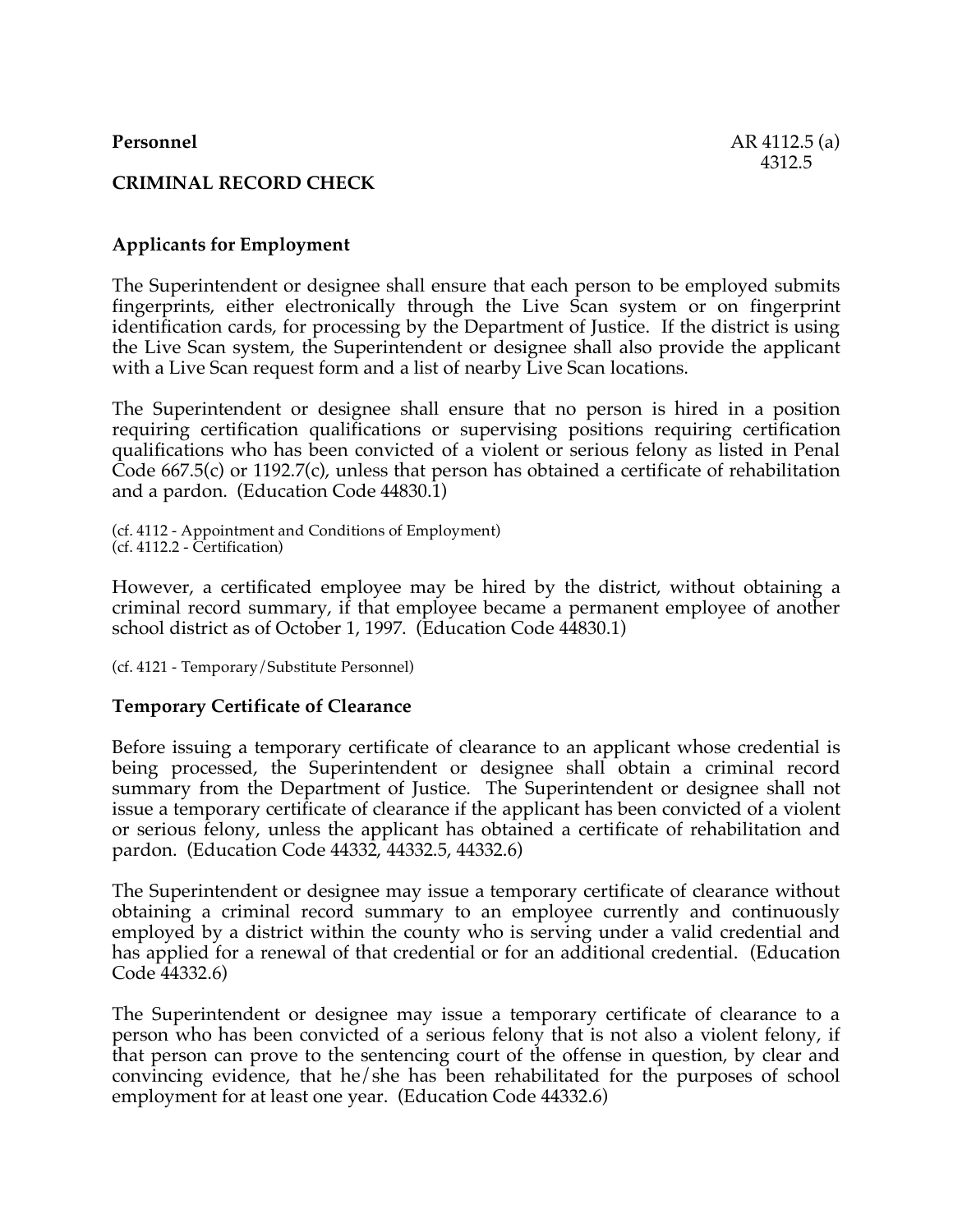## **CRIMINAL RECORD CHECK** (continued)

## **Subsequent Arrest Notification**

The Superintendent or designee shall request subsequent arrest notification from the Department of Justice as provided under Penal Code 11105.2. (Education Code 44830.1)

(cf. 4112.6/4212.6/4312.6 - Personnel Files) (cf. 4112.62/4212.62/4312.62 - Maintenance of Criminal Offender Records)

## **Current Employees**

The Superintendent or designee shall not retain in employment any current certificated employee who is a temporary employee, substitute employee or probationary employee serving before March 15 of the employee's second probationary year if he/she has been convicted of a violent or serious felony. (Education Code 44830.1)

Upon notification by the Department of Justice of such conviction, the Superintendent or designee shall immediately place that employee on leave without pay. (Education Code 44830.1)

When the district receives written electronic notification of the fact of conviction from the Department of Justice, the Superintendent or designee shall terminate that employee without regard to any other procedure for termination specified in the Education Code or district procedures, unless that employee has received a certificate of rehabilitation and a pardon. (Education Code 44830.1)

If the employee challenges the Department of Justice record and the Department of Justice withdraws in writing its notification, the Superintendent or designee shall immediately reinstate that employee with full restoration of salary and benefits for the period of time from the suspension without pay to the reinstatement. (Education Code 44830.1)

Legal Reference: EDUCATION CODE 44010 Sex offense 44332 Temporary certificate 44332.5 Registering certificates by certain districts 44332.6 Criminal record check, county board of education 44346.1 Applicants for credential, conviction of a violent or serious felony 44830.1 Certificated employees, conviction of a violent or serious felony 44830.2 Certificated employees; interagency agreement 44836 Conviction of a sex offense 45122.1 Classified employees, conviction of a violent or serious felony 45125 Use of personal identification cards to ascertain conviction of crime 45125.01 Classified employees; interagency agreements 45125.5 Automated records check 45126 Duty of Department of Justice to furnish information PENAL CODE 667.5 Prior prison terms, enhancement of prison terms